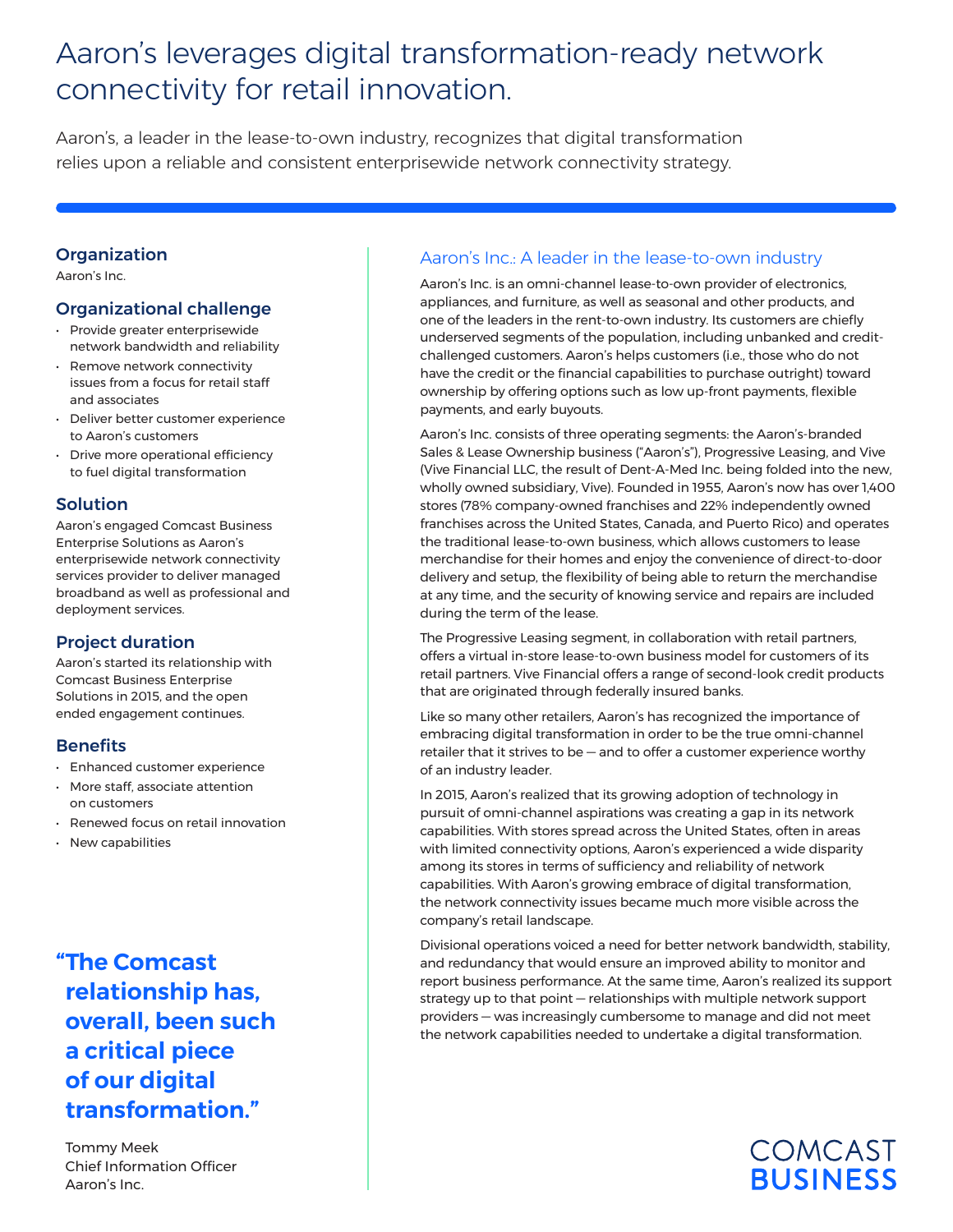Aaron's looked to consolidate its cross-enterprise network support with a network company that would be more of a partner than a vendor; it sought a service provider large enough to have a footprint and a scale capable of delivering consistent network capabilities across Aaron's U.S. and Canada operations, but not so large that it would be unable to listen to Aaron's needs. Aaron's found the provider it was looking for in Comcast Business Services, which has demonstrated that it prioritizes delivering solutions more than selling boxes.

### **Challenges**

As Aaron's was developing and focusing on improving the customer experience, management realized that network connectivity — a core foundation piece — was uneven across the enterprise and too much of a daily concern to store managers, staff, and associates. Obtaining network connectivity through so many providers meant Aaron's had to oversee and manage many different provider relationships across the company's footprint in the United States and Canada, which made addressing network connectivity in a consistent manner a big challenge. This often resulted in inefficiency: many relationships to manage; impaired enterprisewide visibility as to where the most critical network connectivity gaps were; volumes of network support calls going to different service providers; and tactical store-level focus on network connectivity as an IT utility rather than an enterprise-level focus on network connectivity as a strategic foundation for digital transformation.

**"Divisional operations voiced a need for better network bandwidth, stability, and redundancy that would ensure an improved ability to monitor and report business performance."**

#### Addressing the challenges

The big change for Aaron's with the Comcast Business relationship has been the considerable improvement in scope of view that comes with a single network services provider. Comcast looks across the footprint of Aaron's stores, constantly assessing where the greatest needs are, and is able to bring the right focus at the right time to the right place.

With the broader perspective and greater focus that come from minimizing the number of providers to manage, Aaron's network planning has evolved to a much more strategic focus on the trade-offs between service capacity and cost, additional offerings and capabilities that Aaron's should be adopting into its network portfolio, and incorporating Comcast's technology and industry perspectives into its planning.

Comcast Business works closely with Aaron's, principally in the plan and build stages, to understand Aaron's business, what is going on at the store level, and what network connectivity options, capacities, and configurations make the most sense for Aaron's. Comcast and Aaron's have regular meetings in which the two companies review the relationship — what has been going well and what needs improvement. They also conduct higher-level reviews of industry and technology trends that impact Aaron's business and technology needs.

The relationship between Comcast Business and Aaron's starts with executivelevel meetings and quarterly business reviews between the two companies and includes Aaron's participation on Comcast's executive advisory board. With multiple channels facilitating ongoing conversations between the two companies, a level of trust has developed that makes the formal service-level agreements (SLAs) seem secondary.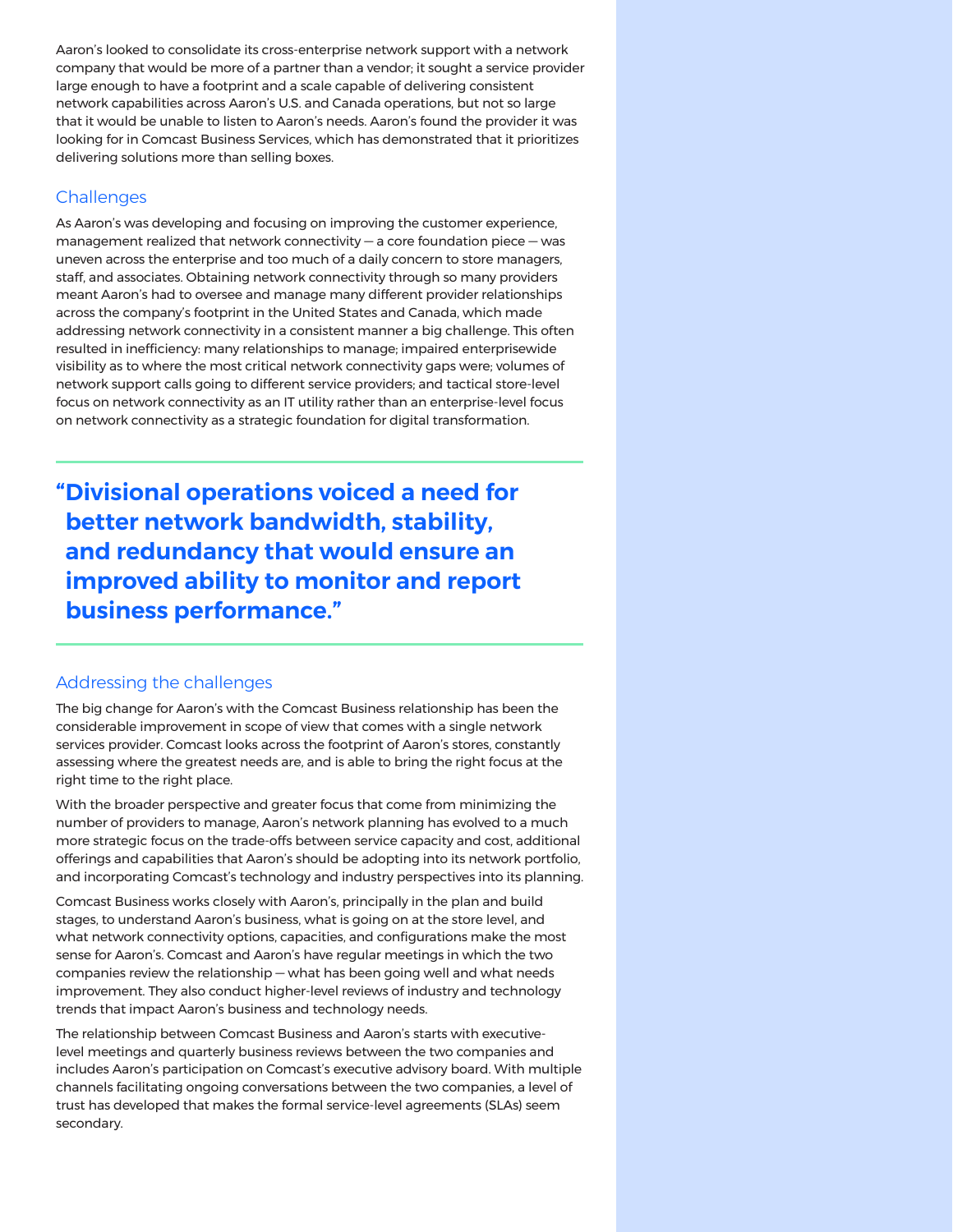Comcast Business and Aaron's have made multiple passes through the store footprint. After an initial 18-month wave of across-the-board network capacity upgrades, Aaron's and Comcast Business have since shifted focus to more targeted enhancements of network connectivity, a continuing focus on where a store's capacity and capabilities need to be aligned with how they are doing business, and addressing support issues.

#### **Benefits**

Aaron's looks at the benefits of the relationship with Comcast Business Enterprise Solutions mainly in three ways:

- Improving the customer experience
- Enabling Aaron's to shift focus and resources to more strategic innovation around the customer experience
- Showing Aaron's a technically feasible path to the store of the future

Having upgraded and future-proofed network capabilities offers the promise of a better and continually improving experience for Aaron's customers. If "easy to do business with" is a critical attribute for every retailer to gain new customers and retain current customers, then that attribute is even more important for the unbanked and credit-challenged customer segment. Aaron's focus on drastically reducing the time it takes for a customer to complete the lease agreement process means not only a significant improvement in the customer experience but also a more efficient use of store associates and staff. Having a reliable network connectivity provider lets store associates focus on delivering a better customer experience rather than dealing with store technology issues.

Aaron's enhanced network capability means not only that store associates and staff are able to allocate less of their attention to technology issues but also that Aaron's support staff has shifted more of its focus from tactical break/fix tasks to better solutioning, which has a positive impact on other areas of the business. Every reduction in Aaron's resources devoted to support corresponds to an equivalent reallocation of such resources to more strategic areas of the business.

With the goal of lowering the volume of support contact — chat, email, or telephone — with the call center to as close to zero as possible, Aaron's is preempting these support requests with proactive monitoring from an Aaron's command center. Over the past year, Aaron's has found that one way to drive more efficiency into store operations is to have a command center that proactively identifies issues within the store, and before calls are logged into the call center, the command center is already contacting the store, identifying the issue, and advising a time to resolve. Call center staff, too, can then be redeployed to more value-add activities and tasks.

# **"Having reliable network connectivity and capacity has enabled Aaron's to pursue the future of retail with confidence."**

Store efficiency ultimately means that resources can be redeployed to do things that otherwise would not be possible, and to innovate more, creating more value in the business. Aaron's looks back over the past five years and realizes that so much of what the company has done — for example, digital customer onboarding, enhancements to the lease agreement process, continual enhancements to its point-of-sale (POS) system, prioritization of business-critical traffic — would not have been possible with its multiple legacy networks. While many retailers update their POS system perhaps once or twice a year, Aaron's updates its homegrown system multiple times a day.